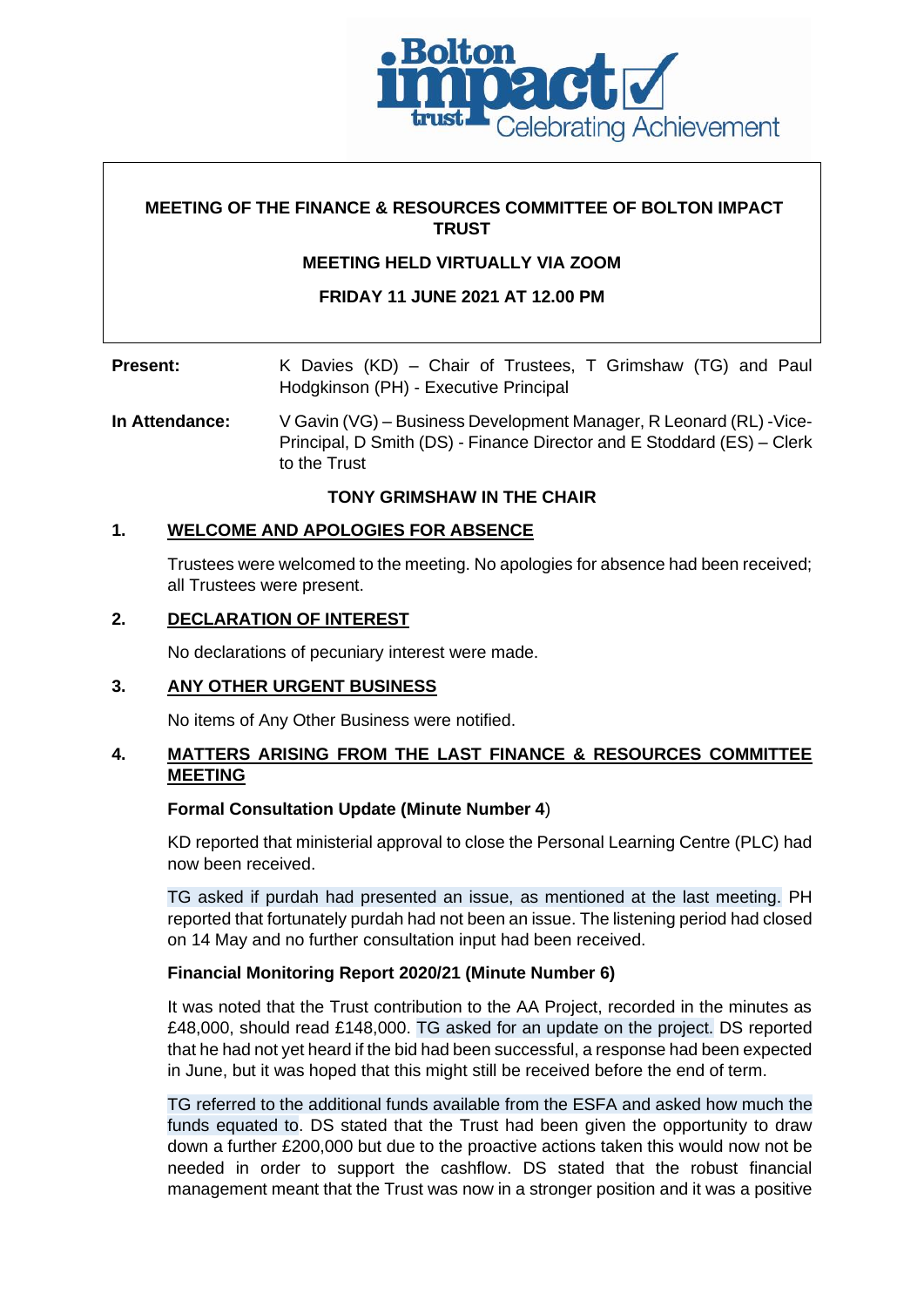outcome that the funds would not need to be used and this should reflect positively on the Trust moving forward.

#### **Trust Growth Strategy (Minute Number 7)**

KD asked for an update on the website. VG reported that the revamped website was now up and running and this had been well received. PH added that the LA had conducted an unannounced visit and had commented positively on the new website.

**Action:** ES (update minutes)

### **5. FINANCIAL MONITORING REPORT 2020-21**

#### **Financial Monitoring – Summer Term 2020-21**

DS reported that the financial position was improving with significant numbers of new pupils arriving in the Academies. In Youth Challenge alone there was now 93 pupils, this was an increase from 66 pupils in February and 84 pupils in April.

DS stated that the Trust was currently anticipating a deficit totalling £187,000, which was an adverse variance of £435,000 from the budget. This position did not include the receipt of £300,000 cashflow support from the ESFA in January 2021, and therefore it was anticipated that the Trust would reflect a surplus position totalling £113,000 by the end of the year. The cashflow position was also positive but Trustees were reminded that income reduced in July and August due to lower pupil numbers, but plans had been put in place to manage this. TG asked if the Trust would have made a loss in 2020/21 without the support from the ESFA. DS explained that the Trust would have made a loss without the cashflow support, so this had been very valuable in maintaining a positive financial position.

KD referred to the summarised balance sheet and asked how old the land and building valuations were. DS reported that there had not been an update since the LA valuation, although there had been a slight increase in the building's valuation. KD requested that further information be provided on this.

KD referred to the pensions deficit and asked if this had increased. DS explained that this figure had not changed since last August, but he hoped that this would start to improve.

TG referred to the capital resources section which stated that the Trust was expected to receive a further £26,000 of devolved formula capital funding in 2020/21. TG asked for further clarification on this funding. DS explained that this was an annual allocation of funds received from the DfE and needed to be spent on assets more than £3,000 in value and which would last for more than 1 year. TG referred to the plans to refurbish the play facilities at the Forwards Centre at an estimated cost of £12,000 in the summer holiday period. TG asked if three quotes were needed, would this spend create any extra revenue and if the committee needed to sign this work off. DS stated that the work was needed as the play facilities now needed replacing. This would not create any direct additional income, but improved facilities would help to sell the Trust's services. TG concurred that it was important to ensure all facilities across the Trust were maintained and upgraded where needed but he felt it important to query this due to the recent spending cuts that had needed to be made. DS asked for Trustees' approval to proceed with this and obtain quotes for the work.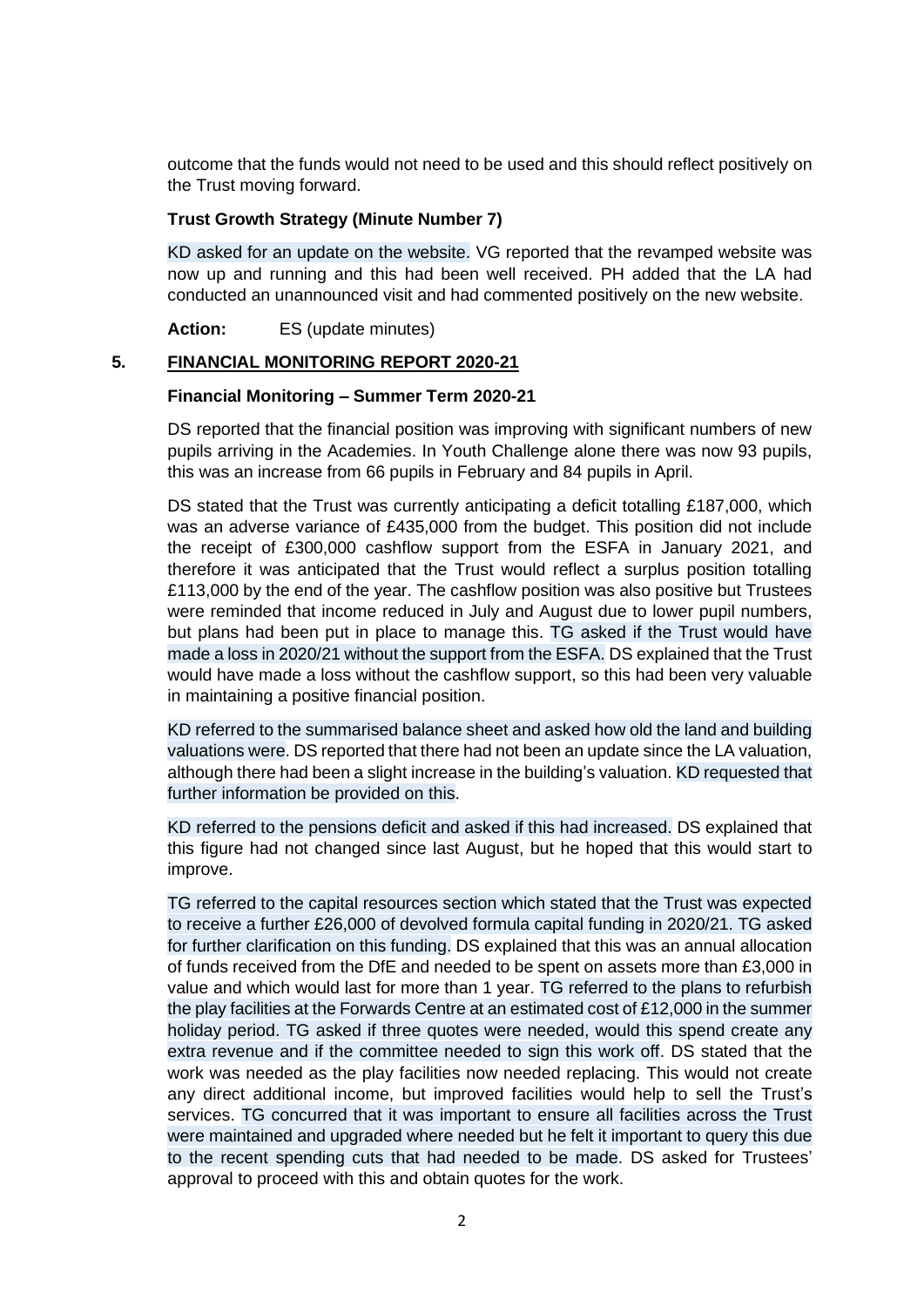TG reported that he had visited Lever Park and proposed minor changes to be able to provide a nurture classroom. This involved changes to the gym and IT room but would not be very costly. 8 pupils would be able to be taught in the nurture classroom and this would free up places to then accommodate another 8 pupils in school. Trustees were informed that capital resource funds could be used to fund this work.

**Agreed:** i) To proceed with obtaining quotes for the refurbishment of the play facilities at the Forwards Centre

> ii) To proceed with the work at Lever Park to provide a nurture classroom using capital resources funds

**Action:** DS (obtain quotes)

### **6. BUDGET REPORT**

The Budget Report 2021/22 to 2023/24 had been uploaded to the Gateway. DS reported that the initial budget for 2020/21 reflected an anticipated in year surplus position of £232,000. The budget had been prepared in accordance with discussions with each Academy Lead based on budget assumptions, which had been included in the written report.

DS referred to Annexe A and stated that the projected income was very prudent. There were now significantly less staff in the structure due to the savings programme and temporary staff would need to be added as pupil numbers increased.

The Board of Trustees, having designated details of the discussion that followed as confidential in accordance with Article 125 of the Articles of Association, this information is excluded from these minutes.

DS directed Trustees to the proposed budgets for each Academy and reported that a surplus was projected for each provision so there would be no need to subsidise any Academies as had been needed in the past.

DS directed Trustees to page 7 of the report which provided information on the threeyear forecast and explained that elements of the business strategy had been factored in, but some elements had been left out for Trustees to discuss before being added. It was noted that the Trust would move into a deficit budget from 2023/24 without action.

DS reported on the business strategy elements as follows:

- The Trust had already secured an agreement with a MAT in Bolton for precommissioned places. This would generate £50,000 per annum.
- The KS3 expansion was forecast to generate £40,000 per annum.
- The main driver of academy sponsorship would not be to make money, but this would help to sustain future expansion. DS proposed that a target of £50,000 per annum be included in the report.
- Increase in DPS price DS reported that the DPS price had been set two years ago and was due for review in 2023.

KD asked if the business strategy growth was included elsewhere in the budget figures. DS reported that they were not included elsewhere and were listed as a separate section.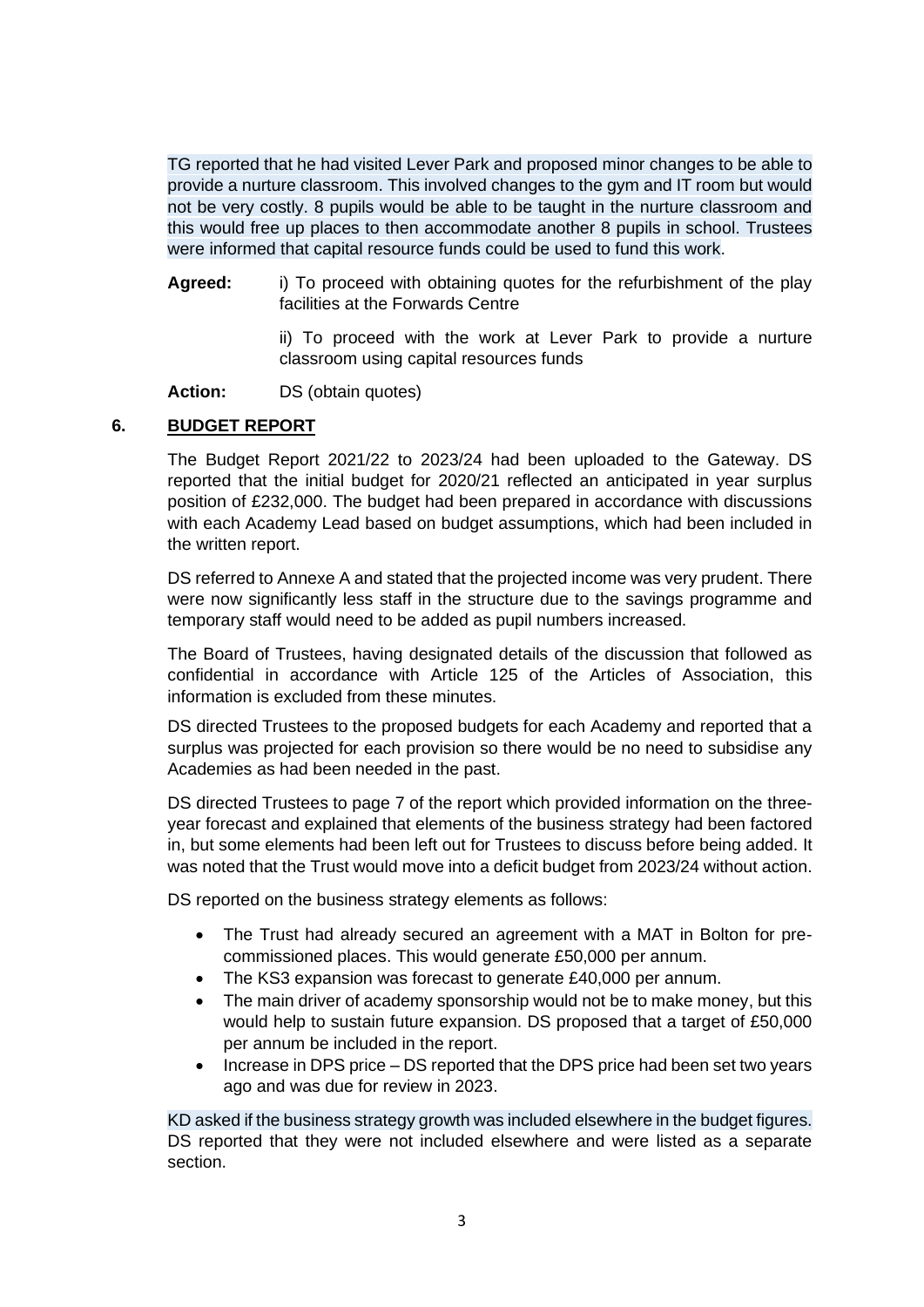KD stated that the projected outturn costs for agency / third parties would increase significantly in 2021/22. DS reported that this increased cost would be balanced against the savings on employee costs.

TG stated that income should be linked to inflation and should be reviewed every year and added that he felt the budget should be presented in a more optimistic light. The DPS price needed to be reviewed before 2023 and Trustees needed to consider demand for places and other competition before agreeing a new price. DS proposed that the DPS price be reviewed next year, 2022. KD concurred that the three- year forecast needed to reflect the Trust's strong position and proposed that the business strategy figures be included in the top line with further details provided below. KD suggested that a sentence also be included to state that income from the ongoing investment strategy would be invested back into the Trust.

KD referred to the surplus carry forward for 2021/22 and stated that this should read 482, not 484.

**Agreed:** i) That the internal application process be checked before placing an advert for the two vacancies

> ii) That the academy sponsorship target be included as £50,000 per annum

- iii) That the DPS price be reviewed in 2022
- iv) That the business strategy be included in the top line figures

v) That the budget be presented to the Trust Board for approval at the meeting on 13 July 2021

**Action:** PH / DS (double check with HR re internal applications)

DS (update budget report with recommendations / amend surplus carry forward figure on the report)

### **7. DATE OF NEXT MEETING**

PH reported that he would email the dates for 2021/22 to Trustees and these would also be included on the Trust meeting agenda.

Action: PH (email Trust meeting calendar)

#### **8. ANY OTHER BUSINESS**

There no items of Any Other Business.

### **9. CONFIDENTIALITY**

**Agreed:** That the following items of discussion at this meeting be designated as confidential in accordance with the Academy's Memorandum and Articles of Association:

Minute Number  $6 -$  Budget Report (3<sup>rd</sup> paragraph – agency staff)